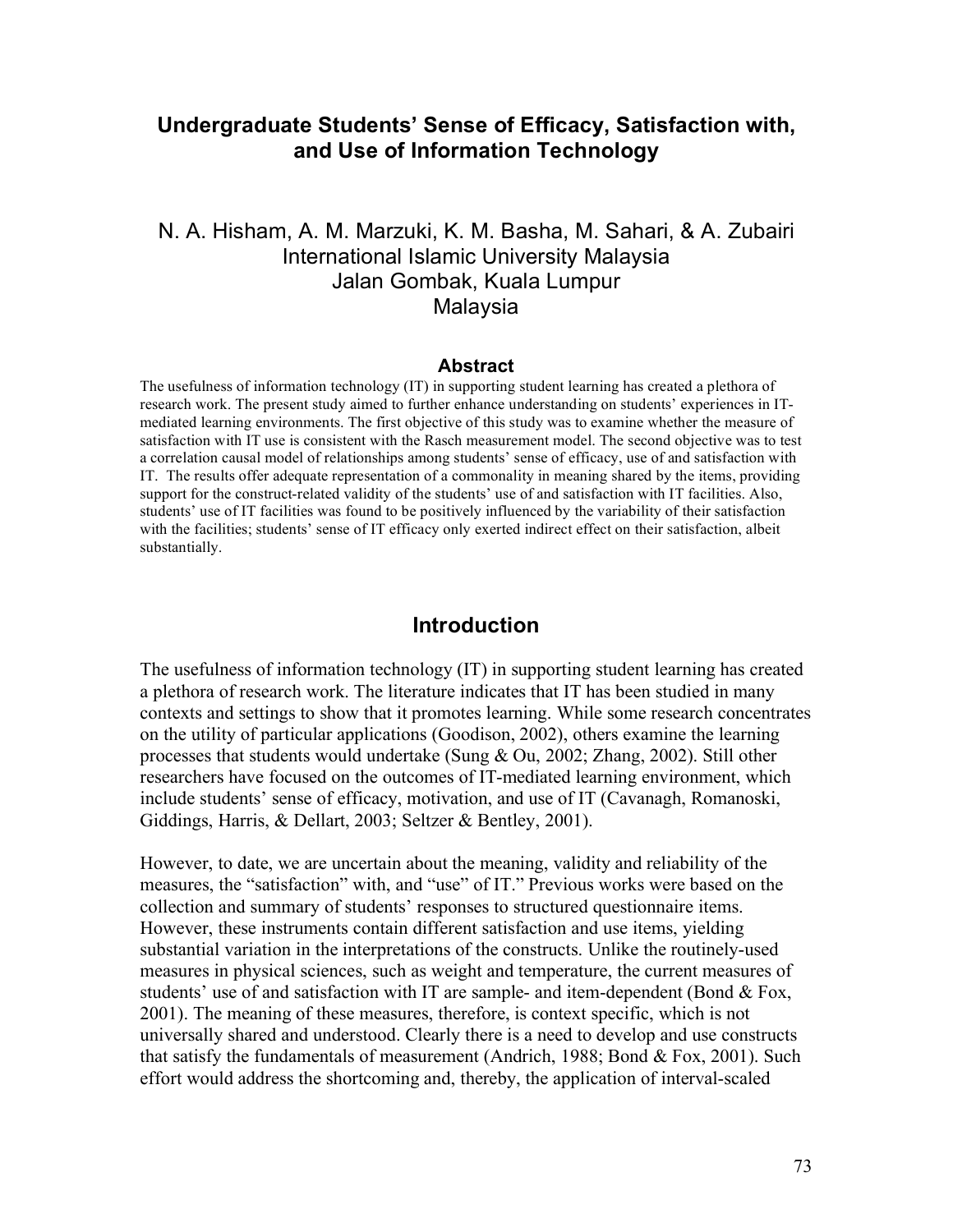measures for comparisons is justified. In addition, the multiple interdependence of students' sense of efficacy, use of IT and their satisfaction is yet to be addressed.

In light of the preceding observations, the present study specifically aimed to (a) examine the extent to which a locally-developed measure of IT use and students' satisfaction with IT facilities for learning fits Rasch measurement model, and (b) empirically validate a model of students' use of and satisfaction with IT facilities.

# **Method**

The student-sample consisted of 1637 students of a public-funded university in Malaysia, representing about 10% of the student population. The pool of items, which were selected for the calibration against the Rasch measurement model, was a synthesis of items appearing in the literature on IT. The initial item-sample of the use of IT comprised 31 items; the number of items on students' satisfaction with the IT facilities was 26.

The Rasch measurement model enables the study to validate the idea that the data, i.e., the students' responses to the proposed suggestions — statements on IT use/satisfaction — represent single psychological constructs; thus, appropriate inference and assignment of meanings could be made on the scores of each construct. The analysis offers a mathematical framework to evaluate the extent to which the data fit the measurement model. It facilitates the estimation of error, reliability, unidimensionality, and difficulty of the items and the ability of the respondents to endorse them. The data were fitted, using *WINSTEPS* version 3.48 (Linacre & Wright, 2000), to the Rasch Model for polytomous data.

The analysis of fit in the Rasch model analysis is defined as the extent to which the patterns of responses observed for individual items conforms to the general expected patterns (McNamara, 1996) and thus provides useful information about the quality of the results. The fit analysis will indicate response patterns that do not correspond with the overall pattern through the misfit item and person. Several guidelines are given to determine the unacceptable departures from expectations (e.g., Bond  $&$  Fox, 2001; Smith, Schumacker, & Bush, 1998) and interpretations of items diagnosed as misfitting (e.g., Linacre & Wright, 1994). In this study, all items were considered in the analysis for construct validity purposes.

Structural Equation Model (SEM) was used in this study to validate a measurement model of students' sense of IT efficacy (SE) and to test influences of the SE and students' use of IT on their satisfaction. The variables, students' "use" and "satisfaction" were the summated scores, which were created on the basis of the results of the Rasch measurement analysis. The estimation of the latent variable, students' sense of IT efficacy was on the basis of a set of measured items.

To conduct model estimation, the study used AMOS version 6.0 data-fitting program. The program adopted maximum likelihood estimation in generating estimates of the full-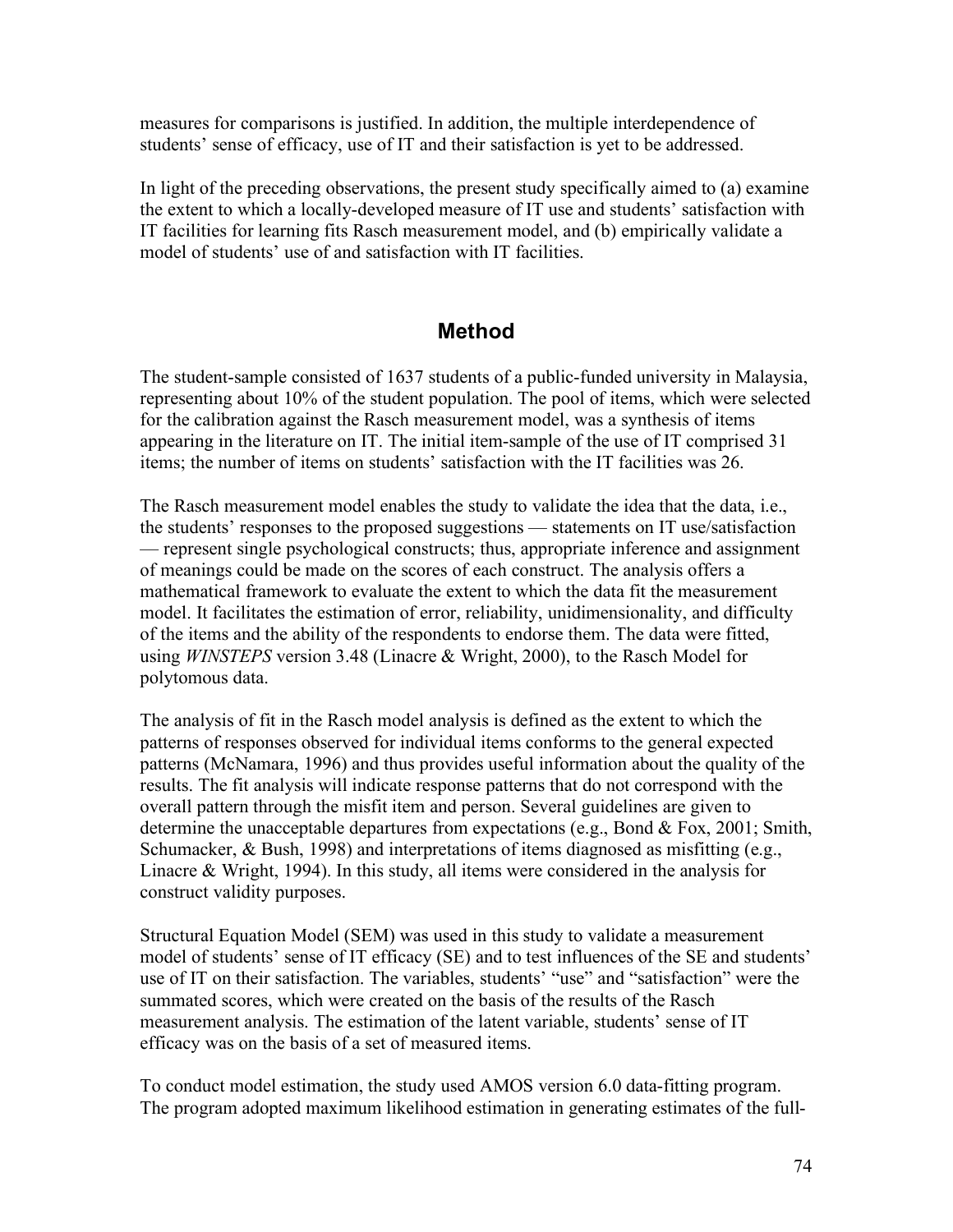fledged SEM. In addition, since the program analyzed covariance matrices, the estimation procedure satisfied the underlying statistical distribution theory, thereby yielding estimates of desirable properties. Once the models had been estimated, the study applied a set of measures to evaluate the goodness of fit of each model. The measures, guided by the conventionally accepted criteria for deciding what constitutes good fit, assessed the consistency of the hypothesized model with the empirical data, reasonableness of the estimates, and simplicity of the estimated models.

The consistency of the model with the data was determined using three measures of model fit. The first measure was the chi-square statistic which determined if the nonzero in the residual matrix could have occurred simply due to chance. A "reject of nullhypothesis" decision indicates that the hypothesized model lacks fit, and that the model is somewhat inconsistent with the data. On the other hand, the "fail to reject decision" suggests that the model fits the data. The second index is the root mean square error of approximation (RMSEA). A value of RMSEA, approximating the discrepancy that could be expected in the population, of less than .08, is judged reasonable for a fitting model. Third, the study examined the AGFI, the adjusted goodness of fit index (which is analogous to the adjusted coefficient of determination in multiple regression), with a value of .90 or more reflecting good fit of the model to the data. The study examined the magnitude and direction of individual parameter estimate to determine its reasonableness. This examination sought for offending estimates, such as negative error variances and theoretically inconsistent coefficients, which could undermine the validity of the model.

## **Results**

### **Students' Use of IT Facilities**

The Rasch analysis found that both the items reliability and persons ( $n = 697$ ) reliability estimates were high. While the internal consistency index for items was .99, the alpha for person was .89, with a standard error of .12 and .02 respectively. The considerably high reliability index for items  $(r = .99)$  indicates the high likelihood for the items to be placed similarly in the difficulty continuum if they were given to another set of students of comparable characteristics. From the high item reliability, we have confidence to infer that the instrument developed has a series of items ranging from the more difficult to the easier ones. Similarly, the high person reliability index suggests that an equivalent ordering of student placement is reasonable if similar analysis is conducted on this sample of students using another set of items that measures the same phenomenon.

The calibration of the 28 items demonstrated reasonable fit to the model; item difficulties ranged from 1.37 to -1.50 logits  $(SD = .62)$ . Analysis of the 28 items in the Students' Use of IT instrument indicated that only one was found to have infit and outfit values of more than 1.6 (Instant messaging). Nevertheless, all 28 items were included in the analysis in order to support construct-related validity of the students' use of IT facilities.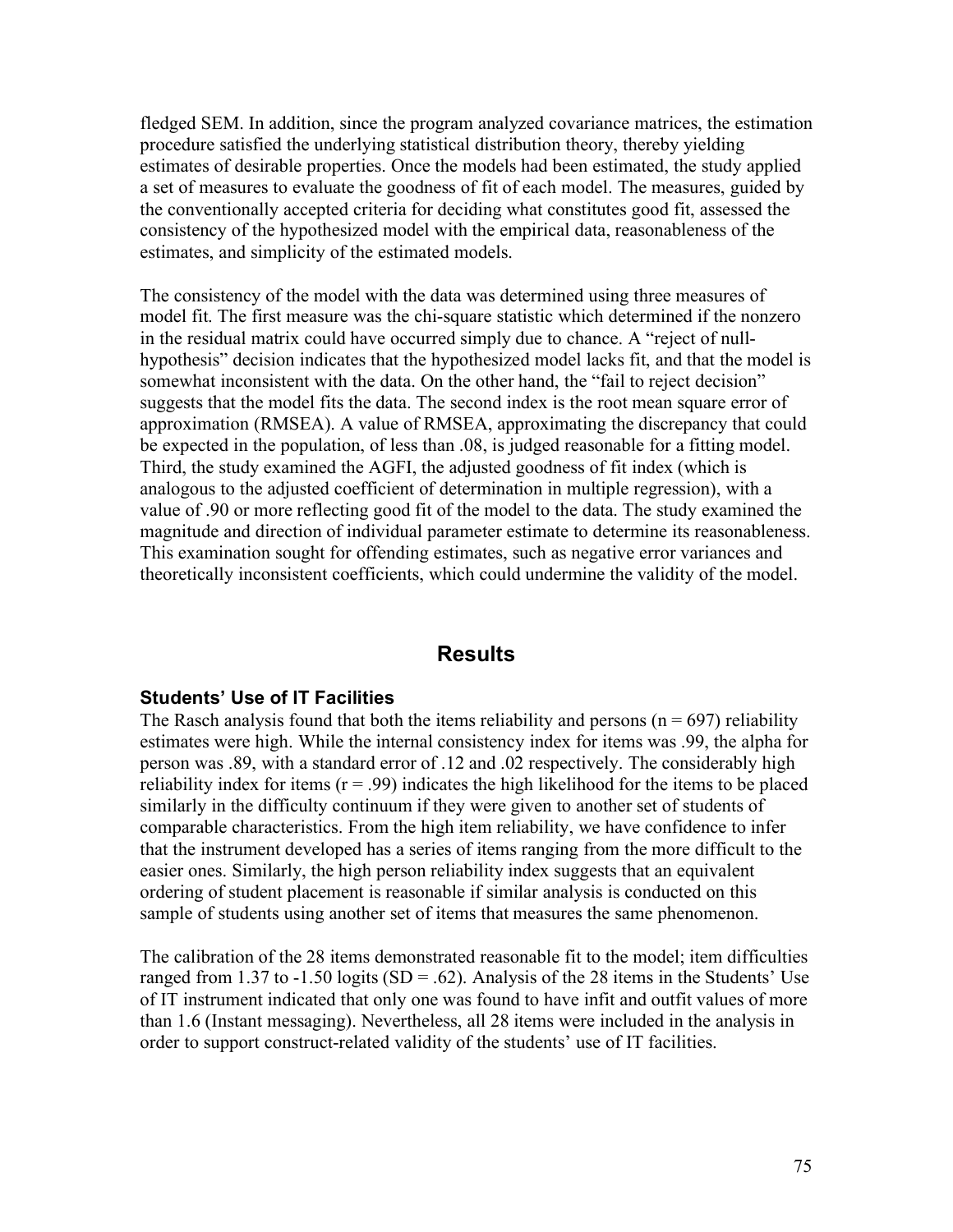The results showed that the "frequent use of digital camera" was the most difficult item to be endorsed. Additionally, the "frequent use of search engine, www, and word processor" were the least difficult items.

| I TEMS                    | TOTAL<br>SCORE | COUNT | MEASURE  | ERROR MNSO ZSTD MNSO | INFIT<br>OUTFIT                        | ZSTD CORR.  ITEMS       | $ $ PTMEA $ $    |              |
|---------------------------|----------------|-------|----------|----------------------|----------------------------------------|-------------------------|------------------|--------------|
| Digital camera            | 3468           | 1679  | 1.37     |                      | .03   1.31 8.3   1.34 7.9   .42   q22g |                         |                  |              |
| Thumb drive               | 4598           | 1681  | .70      | .0211.09             | 2.911.09                               | 2.91                    |                  | $.57$   q22d |
| IVCD/DVD                  | 4681           | 1680  | .66      | .02 1.02             | .5 1.02                                | .7 <sub>1</sub>         |                  | .54 q22e     |
| Online forum              | 4826           | 1684  | .58      | $.021$ .97           | $-1.0$ . 99                            | $- 0.21$                |                  | $.50 $ q21e  |
| Graphics                  | 5082           | 1683  | .44      | $.021$ $.89$         | $-3.8$ 90                              | $-3.1$                  |                  | .58 q20d     |
| File/folder backup        | 5099           | 1678  | .43      | $.021$ .99           | $-.311.00$                             | $-11$                   |                  | .51   q23f   |
| Fime management           | 5090           | 1671  | .42      | $.021$ $.65$         | $-9.9$ . 65                            | $-9.9$                  |                  | .66 q23d     |
| Wireless Internet         | 5184           | 1680  | .38      |                      | $.02 1.14$ 4.4   1.12                  | $3.6$                   |                  | .57 q22f     |
| Video conferencing        | 5260           | 1677  | .34      |                      | $.02$   $.71$ -9.9   $.72$             | $-9.6$                  |                  | .64 q23c     |
| Doc processing (PDF) 5415 |                | 1687  | .27      | $.02$   .94          | $-1.9$ . 98                            | $-71$                   |                  | .53 q20q     |
| Newsgroup                 | 5433           | 1683  | .25      | .0211.00             | .111.04                                | $1.3$                   |                  | .46 q21d     |
| CD writer/CDROM           | 5412           | 1675  | .25      | $.021$ $.63$         | $-9.9$ . 64                            | $-9.9$                  |                  | $.68$   q23b |
| <b>Antivirus</b>          | 5526           | 1688  | .21      |                      | $.02 1.09$ 2.9 $ 1.18$                 | 5.3                     | .501             | q20f         |
| Spreadsheet               | 5607           | 1689  | .16      | .02 1.19             | 5.9 1.33                               | 9.21                    | .34 <sub>1</sub> | q20b         |
| Doc editing/compose       | 5784           | 1676  | .03      | $.02$   .88          | $-4.0$ . 90                            | $-3.2$                  | .60 <sub>1</sub> | q23j         |
| File/folder protect       | 5799           | 1676  | .02      | $.021$ $.81$         | $-6.2$ .80                             | $-6.3$                  | .63 <sub>1</sub> | $q23e$       |
| Instant messaging         | 5940           | 1681  | $-.05$   |                      | $.0211.64$ 9.911.62                    | 9.9                     |                  | .45 q21f     |
| (Web browser (L)          | 5971           | 1687  | $-.06$   | .02 1.08             | 2.411.06                               | $1.6$                   |                  | .53 q20e     |
| File/folder recovery 5934 |                | 1677  | $-.06$   | $.021$ $.79$         | $-6.9$ . 79                            | $-6.5$                  |                  | $.59$   q23q |
| LCD projector             | 5999           | 1675  | $-.10$   | $.02$   .90          | $-3.2$ . 87                            | $-3.9$                  |                  | .56 q23a     |
| Program install/rem       | 6159           | 1677  | $-.20$   | .031 .82             | $-5.5$ . 83                            | $-5.0$                  |                  | .61   q23h   |
| Estab network connec 6305 |                | 1677  | $-.30$   | .03 1.03             | .71.97                                 | $-0.8$                  |                  | .59 q23i     |
| Presentation              | 6626           | 1688  | $- 0.50$ | .031.90              | $-2.9$ . $91$                          | $-2.4$                  |                  | $.48$   q20c |
| SMS/MMS                   | 6718           | 1683  | $-.59$   | .03 1.34             | 8.3 1.31                               | $7.2$                   |                  | $.42$   q22b |
| E-mail                    | 7079           | 1689  | $-.88$   | .03 1.36             | 8.111.35                               | 7.7                     |                  | .35 q21a     |
| Word processor            | 7317           | 1690  | $-1.12$  | .03 1.34             | 7.211.37                               | 7.5                     |                  | .36 q20a     |
| World wide web            | 7358           | 1690  | $-1.17$  | .03 1.11             | 2.6 1.07                               | $1.5$                   |                  | .43  q21b    |
| Search engine             | 7621           | 1690  | $-1.50$  | .04 1.12             | 2.611.07<br>---------+                 | 1.4<br>---------+----+- |                  | .37  q21c    |
| MEAN                      | 5755.          | 1681. | .00      |                      | $.03 1.03$ . 0   1.03                  | .2 <sub>1</sub>         |                  |              |
| S.D.                      | 915.           | 5.    | .62      | $.001$ .23           | 5.71.23                                | 5.71                    |                  |              |

Table 1: Item Statistics of Students' Use of ICT: Measure Order

### **Students' Satisfaction with IT Facilities**

The Rasch analysis found that both the items reliability and persons ( $n = 1685$ ) reliability estimates were high. While the internal consistency index for items was .99, the alpha for person was .89, with a standard error of .09 and .05 respectively. The data-to-model fit was satisfactory. Analysis of the 20 items indicated that the instrument measures one common underlying trait with no infit and outfit values found to be greater than 1.6 found in any of the item. The analysis (Table 2) showed that infit statistics (MNSQ) of the items ranged from .68 to 1.43; the average error rate was .03. Table 2 shows that items difficulty ranged from .45 to  $-0.72$  logits (SD = .37).

The results showed that the "processing speed" was the least satisfying IT facilities; it was the most difficult item to be endorsed. On the other hand, the facilities related to campus information systems (i.e., academic calendar and course schedule) were the easiest to endorse; the students seemed to be easily satisfied with these facilities. Nevertheless, there is sufficient support for the 20 items to represent students' satisfaction with IT facilities; hence the construct-related validity of the data.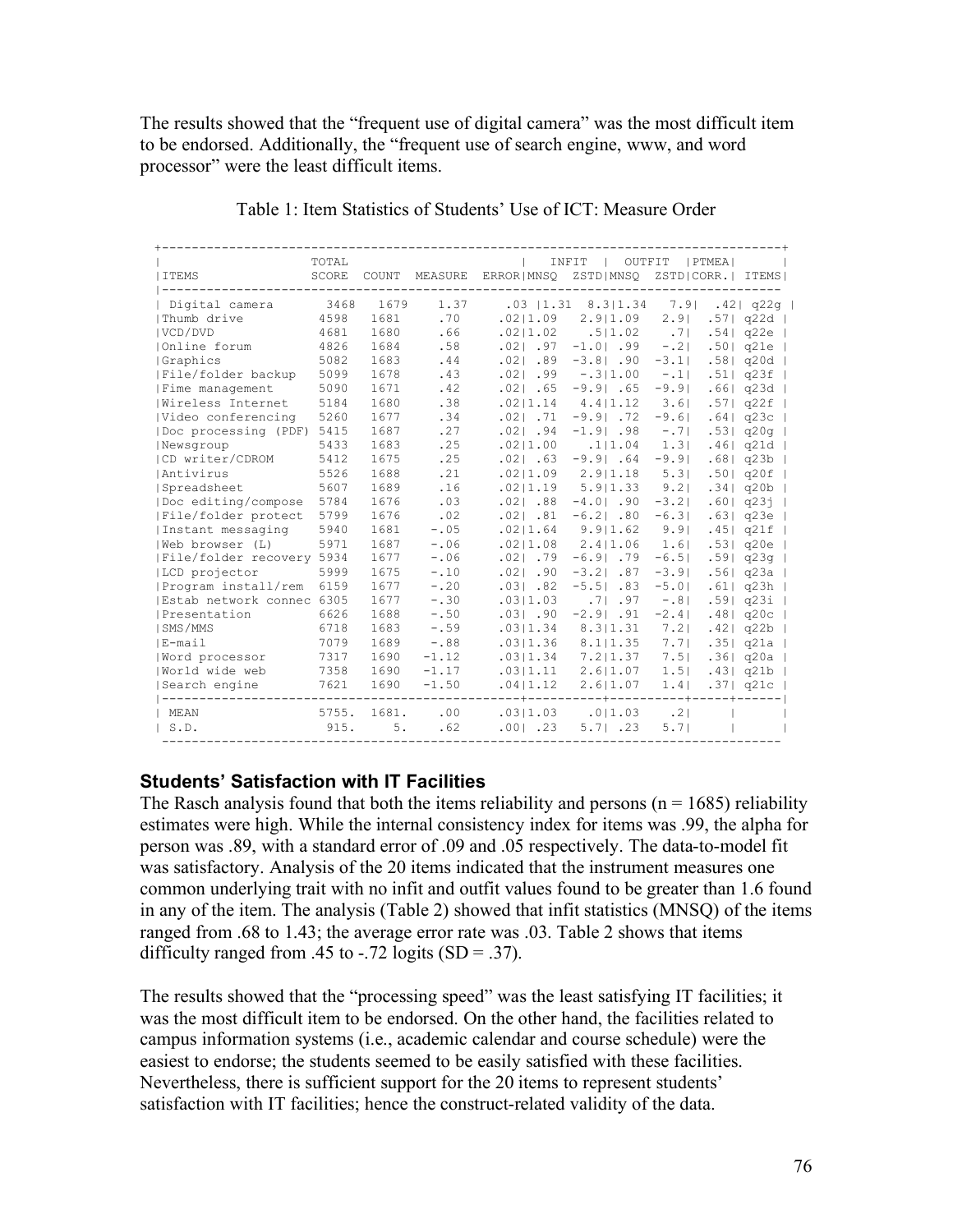|                            | TOTAL |       |        |                    | INFIT<br>OUTFIT        |          | <b>IPTMEAI</b> |                   |
|----------------------------|-------|-------|--------|--------------------|------------------------|----------|----------------|-------------------|
| ITEMS                      | SCORE | COUNT |        | MEASURE ERROR MNSO | ZSTD MNSO              |          |                | ZSTD CORR.  ITEMS |
|                            |       |       |        | -----              | --------               | $-- 1$   |                | ----- ------      |
| Processor speed            | 5208  | 1679  | .45    | .03 1.01           | .4 1.02                | .61      |                | $.57$   q29a2     |
| Technical support          | 5235  | 1679  | .42    | .031.68            | $-9.9$ . 69            | $-9.9$   |                | $.69$   q29b2     |
| AV up-to-date              | 5190  | 1665  | .42    | $.031$ $.94$       | $-1.7$ $-93$ $-2.0$    |          |                | .63 q30d          |
| Internet connection        | 5273  | 1678  | .38    |                    | $.03 1.10$ 3.0 $ 1.11$ | $3.2$    |                | .60 q29a3         |
| AV technical support       | 5273  | 1667  | .34    | $.031$ $.84$       | $-5.1$ $.83$ $-5.2$    |          |                | .65 q30e          |
| IS registration            | 5312  | 1675  | .33    | .03 1.43           | 9.9 1.44               | 9.91     |                | $.62 $ q28c       |
| Accessibility              | 5330  | 1678  | .33    | $.031$ $.81$       | $-6.1$ . 82            | $-5.5$   |                | .65 q29b3         |
| Reliability                | 5455  | 1678  | .20    | $.031$ . 64        | $-9.9$ . 67            | $-9.9$   |                | .66 q29b1         |
| Hard disk capacity         | 5512  | 1678  | .14    | $.031$ $.81$       | $-6.1$ .82             | $-5.7$   |                | .62   q29a4       |
| AV reliability             | 5495  | 1665  | .11    | .031.68            | $-9.9$ . 69            | $-9.9$   |                | $.65 $ q30c $ $   |
| AV accessibility           | 5575  | 1665  | .02    | $.031$ .73         | $-8.8$ 74              | $-8.21$  |                | .66 q30b          |
| University's circular 5671 |       | 1677  | $-.03$ | .031.96            | $-1.2$ . 96            | $-1.3$   |                | .57 q28e          |
| University's event         | 5719  | 1677  | $-.08$ | .0311.04           | 1.111.05               | 1.31     |                | .56 q28f          |
| Memory                     | 5729  | 1678  | $-.09$ | $.031$ $.82$       | $-5.6$ $.80$           | $-6.1$   |                | .60   q29a1       |
| AV availability            | 5743  | 1668  | $-.15$ | $.031$ .84         | $-4.8$ . 86            | $-4.3$   |                | .61 q30a          |
| Examination results        | 5961  | 1677  | $-.35$ | .0311.41           | 9.9 1.38               | 9.51     |                | $.57$   q28d      |
| Intranet/Website           | 6102  | 1678  | $-.51$ | .03 1.51           | 9.91.43                | 9.91     |                | .54 q28h          |
| Library                    | 6116  | 1679  | $-.53$ | .0311.50           | 9.91.49                | $9.9$    |                | .45 q28q          |
| IS Academic calendar       | 6249  | 1678  | $-.69$ | .0411.24           | 6.011.23               | 6.01     |                | $.481$ q28a       |
| IS Course schedule         | 6266  | 1678  | $-.72$ | .0411.15           | 4.011.12               | $3.2$    |                | .54  q28b         |
|                            |       |       |        |                    | --------+---------+-   |          |                |                   |
| MEAN                       | 5615. | 1673. | .00    | .03 1.01           | $-.8 1.00$             | $- 0.71$ |                |                   |
| S.D.                       | 348.  | 5.    | .37    | $.001$ . 28        | 7.01.26                | 6.91     |                |                   |
|                            |       |       |        |                    |                        |          |                |                   |

Table 2: Items Statistics of Students' Satisfaction with ICT: Measure Order

### **Students' Satisfaction, Use of, and, Sense of IT Efficacy**

The results of the structural equation modeling (Figure 1), which used AMOS data-fitting program, supported the hypothesized relationships. Specifically, the analysis found statistically significant path coefficients, implying the following causal links:

- Students' use of IT facilities positively influenced the variability of their satisfaction with the facilities.
- Students' sense of IT efficacy did not affect their levels of satisfaction directly.
- Students' sense of IT efficacy, however, exerted substantial indirect effect on their satisfaction.
- Students' sense of IT efficacy directly and positively influenced their use of the facilities.

The maximum likelihood estimation of the model fitted the data adequately; the results of the chi-square test of overall model fit resulted with a statistically insignificant discrepancy between the model and the data (CMIN/df =  $2.695$ ). The other overall fit indices (RMSEA = .09; GFI = .96; AGFI = .90) also supported the adequacy of the model. The model was free from offending estimates. With the exception of the path between SE and students' satisfaction, the parameter estimates were statistically significant at .05 level, and were of practical importance, since each standardized structural coefficient was larger than 0.1. The directions of the estimates were theoretically justifiable.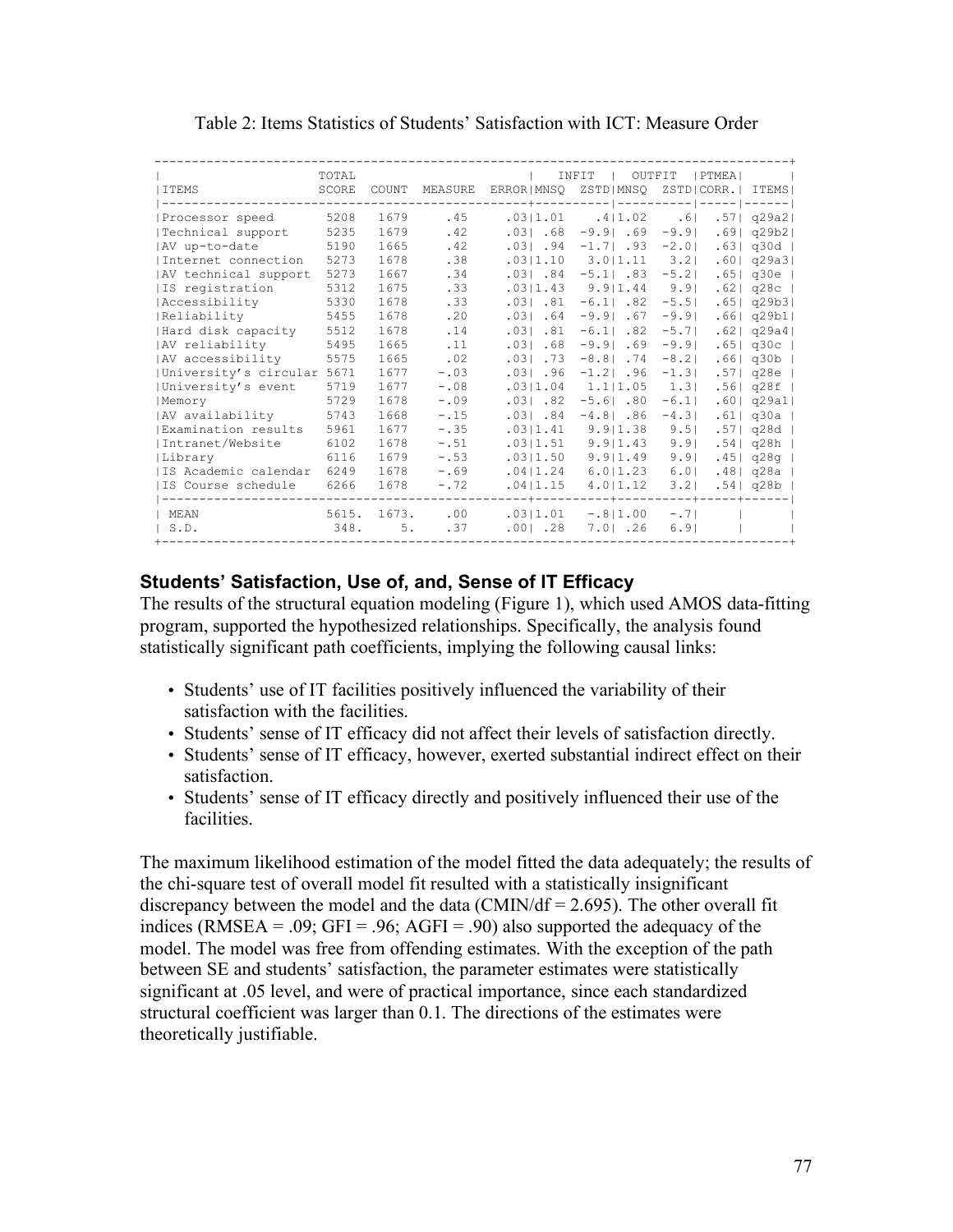

Figure 1: Students' Use of and Satisfaction with ICT Facilities

1. Q5, Q6, Q7, Q8 and Q9 refer to questions that represent the dimension in the study (please refer to items listed in Table 1 and Table 2.)

2. e1, e2, e3, e4, e5, e6, and e7 refer to the error used to balance the structural equation model in the study (please refer to Table 1 and Table 2.)

Table 3 summarizes the estimated direct and direct effects of the exogenous variables, namely sense of IT efficacy and use of IT.

|              |             |        | Causal Effects |       |  |  |
|--------------|-------------|--------|----------------|-------|--|--|
| Outcome      | Determinant | Direct | Indirect       | Total |  |  |
| Satisfaction | Use         | .268   |                | .268  |  |  |
|              | Efficacy    |        | .176           | .176  |  |  |
| Use          | Efficacy    | .244   | -              | .244  |  |  |

| Table 3: A Summary of Standardized Causal Effects |
|---------------------------------------------------|
| of the Students' ICT Satisfaction Model           |

# **Conclusion**

Its limitations notwithstanding, the present study further extends the understanding on students' IT-mediated learning experiences. First, the undergraduates' responses to a structured questionnaire yielded valid and reliable measures of students' IT use and